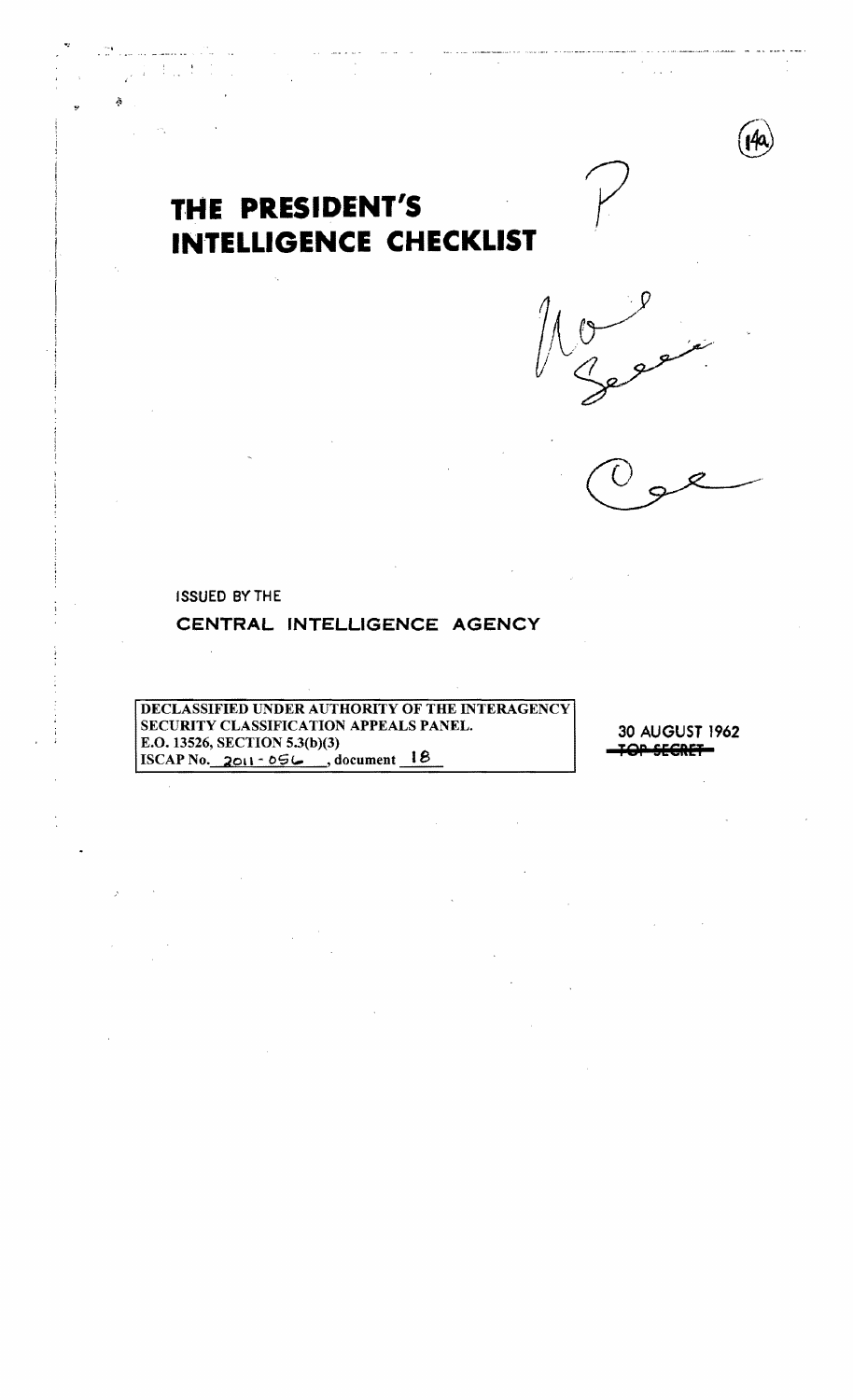

CODE WORD MATERIAL ON REVERSE **OF** PAGE

 $\mathbb{E}[\mathbb{E}[\mathbb{E}[\mathbb{E}[\mathbb{E}[\mathbb{E}[\mathbb{E}[\mathbb{E}[\mathbb{E}[\mathbb{E}[\mathbb{E}[\mathbb{E}[\mathbb{E}[\mathbb{E}[\mathbb{E}[\mathbb{E}[\mathbb{E}[\mathbb{E}[\mathbb{E}[\mathbb{E}[\mathbb{E}[\mathbb{E}[\mathbb{E}[\mathbb{E}[\mathbb{E}[\mathbb{E}[\mathbb{E}[\mathbb{E}[\mathbb{E}[\mathbb{E}[\mathbb{E}[\mathbb{E}[\mathbb{E}[\mathbb{E}[\mathbb{E}[\mathbb{E}[\mathbb{$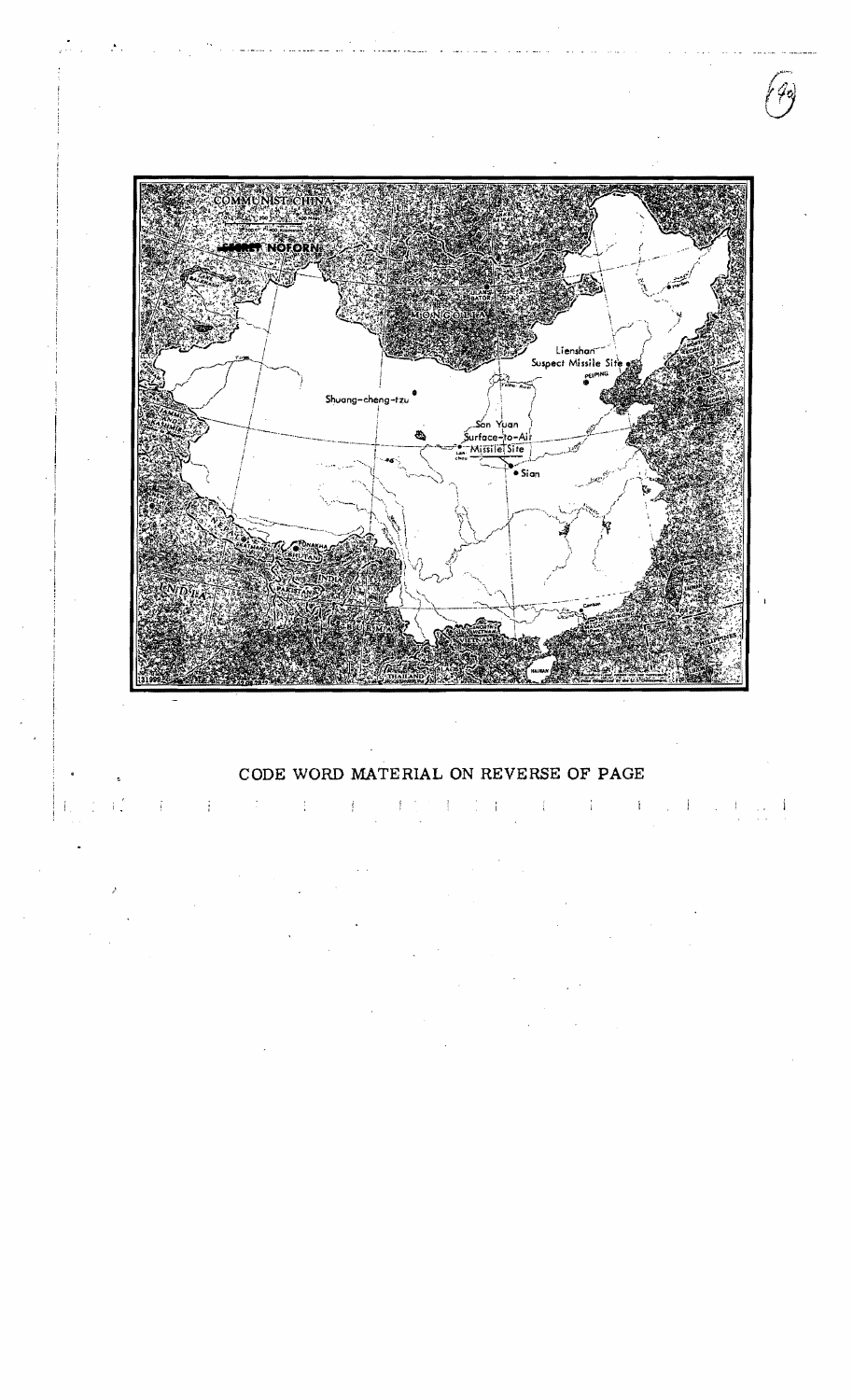1. Communist a. We may have found our first<br>China Chinese Communist operational--as opposed to test--surface-to-surface missile site.

> b. Recent Chinese Nationalist air photos reveal a complex on the coast about 225 miles northeast of Peiping which bears all the earmarks.

c. We think its construction may have been started before the Soviet<br>technicians left China in 1960, but we can't yet tell its readiness status.

/

2. USSR a. There are signs that the Soviet capability for launching ballistic missiles from submerged submarines is better than we had earlier suspected.

b. Last week, submarine 777, a modified version of the convention-<br>ally-powered G-class, E.O. 13526, section 3.3(b)(1) ally-powered G-class, **firstless** in about two, possibly three, missiles in about twelve minutes to either 650 or 2,000 miles on the Northern Fleet test range. Two weeks earlier it fired two in less than five minutes. We do.<br>not know if 777 was submerged during these rapid fire tests, but last spring it did launch a single missile while submerged.

**For The President Only-<del>Top</del>**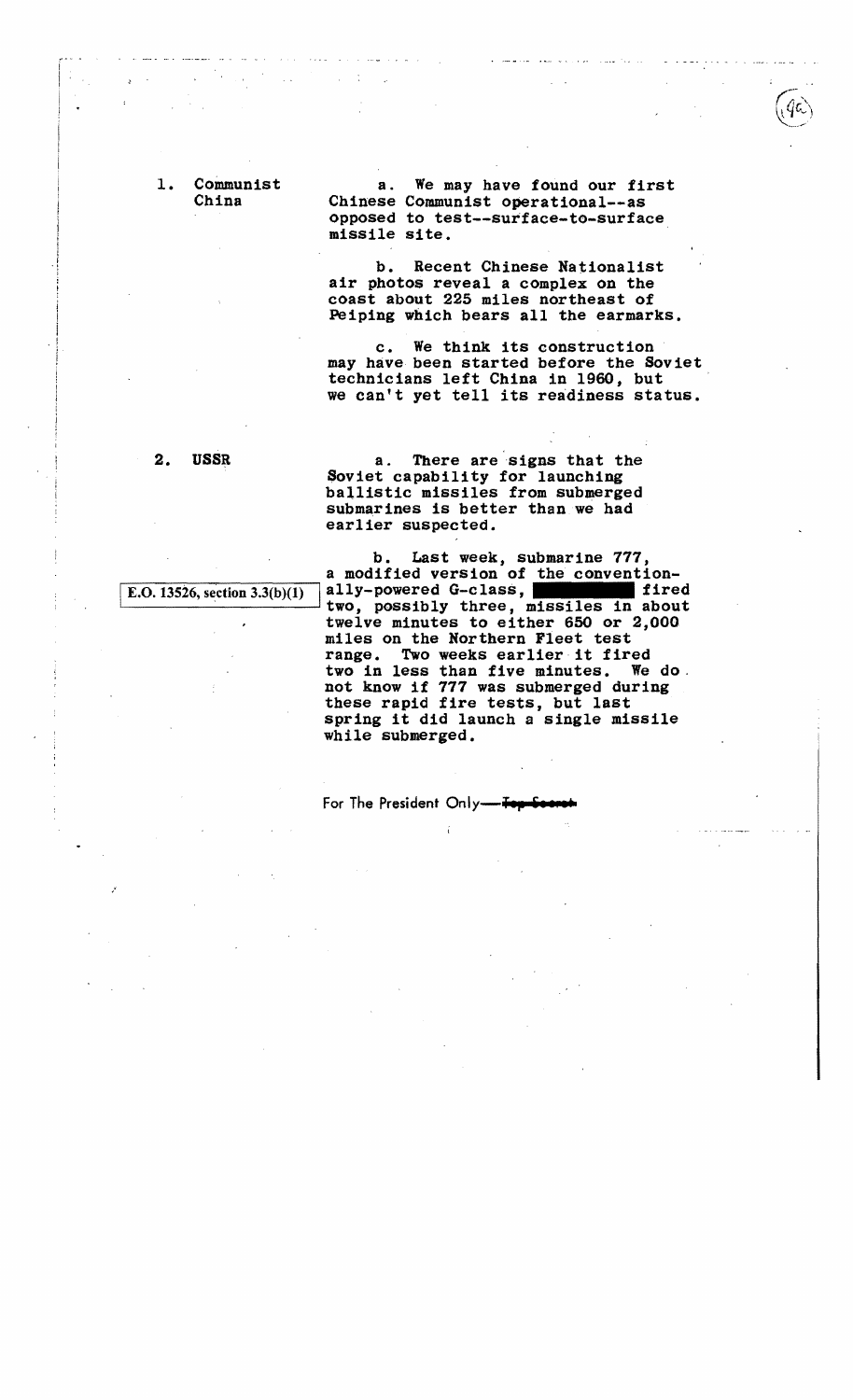c. Meanwhile, a number of pieces c. Meanwhile, a number of pieces<br>of circumstantial evidence seem to be falliqg into a pattern suggesting that nuclear-powered submarines of the H class may also be capable of firing ballistic missiles while submerged. We believe that the Soviets presently have about seven H-class subs, based in the Western Arctic.

IE.O. 13526, section 3.3(b)(I)

3. Cuba E.O. 13526, section  $3.3(b)(1)$ 

 $\mathcal{E}^{\prime}$ 

a Cuban anti-Castro group, which calls itself "Alpha-66" (from its search for 66 thousand doilars) is planning an, operation sometime in the next six days.

а.

b. Little is known about this group, but something may very well be cooking. Army intelligence in Puerto Rico is guessing at an air attack by one or two planes.

c. President Ydigoras of Guatemala, recently refused to see the deputy chief of Miro Cardona's Cuban Revolutionary<br>Council. However, his consul in Miami has now told the head of a conservative exile group, the former Supreme Court chief, that Ydigoras is once again<br>interested in reactivating the Cuban "government-in-exile" issue.

For The President Only-<del>Top</del>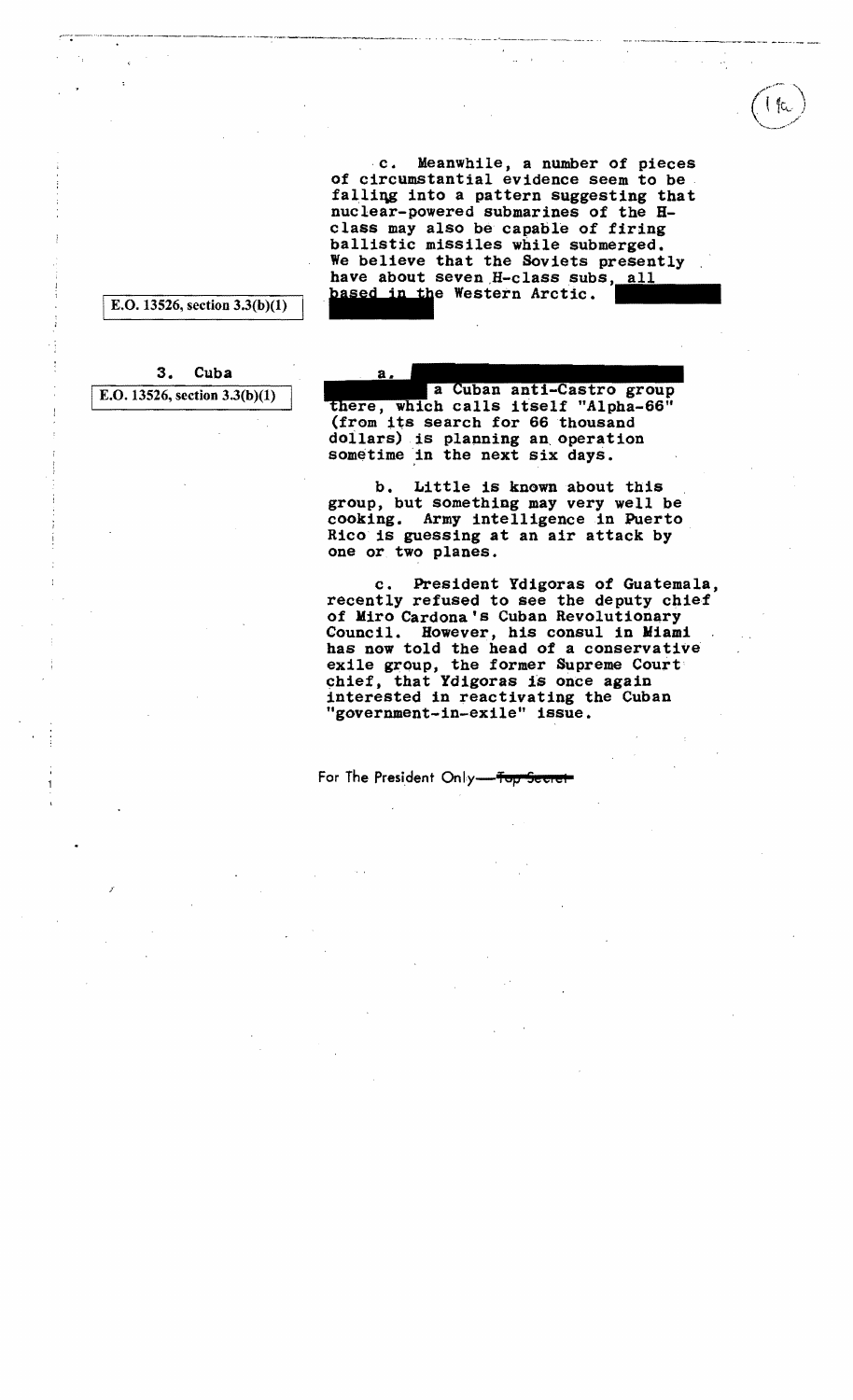Portion identified . as non-responsive to the appeal 1------- --------------------..------------------

e. In the torrent of words out of Havana yesterday about Western press reports on Soviet shipments to Cuba, we note no flat denial that arms are involved. Cuban TV laid heavy stress on President Kennedy's phrase "not... at this time" in his press conference response on a Cuban invasion; it omitted his clarification. We note that TASS very carefully spelled out the latter.

~--------------.---------------------------------

I

f. We have a fragmentary Cuban naval report of an exchange of fire between Cuban naval units and unidenti fied vessels off the north coast about 30 miles east of Havana late last night. The Cuban navy has been alerted. We don't now know if there has indeed been a new incident or whether someone is merely trigger happy.

E.O. 13526, section  $3.3(b)(1)$ 

I

4. Berlin

a. We may soon get a somewhat clearer picture of immediate Soviet intentions dver Berlin.

b. The East Germans are scheduling an "important international press conference" on Friday. Presumably it will reflect the Ulbricht-Khrushchev talks.

For The President Only-for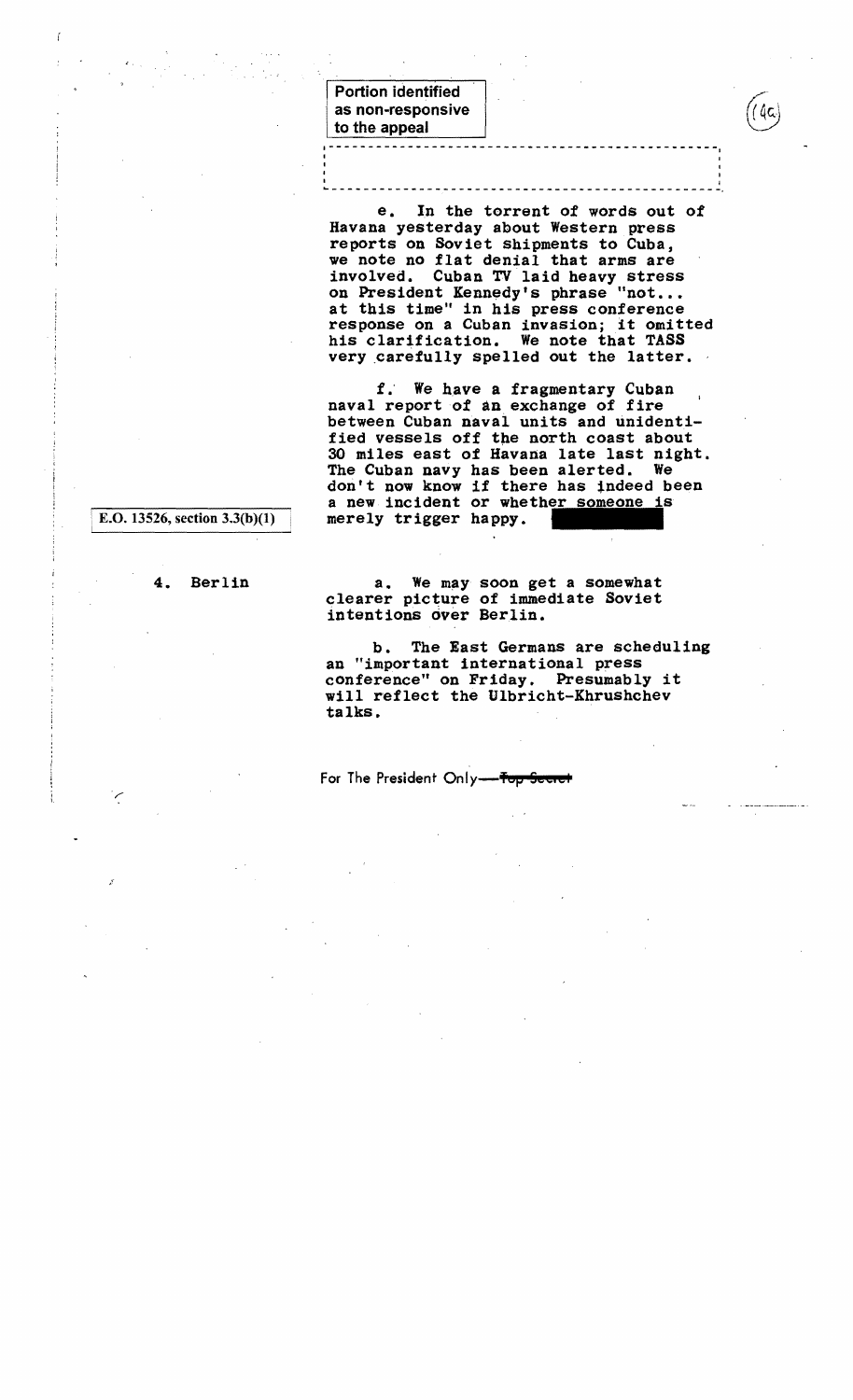c. We have noted an East German party directive, with an absolute deadline of 28 August, calling for a "true appraisal" of the "mood of all levels" of the East German, populace on the dissolution of the Soviet Kommandatura in Berlin. We assume it is being prepared for Ulbricht and the Central Committee meeting scheduled upon his return.

and the state

r-;··--------·-·--------.~----·-------····~--·--·-·--··*..* ~.---\_,.\_\_\_¥ ••\_\_\_\_• \_\_.\_'\_.\_\_\_\_ ~ \_\_.~ \_\_ • \_\_• \_\_.....\_\_\_\_.\_.\_,

÷

E.O. 13526, section  $3.3(b)(1)$  d. Khrushchev has no "present" plans to attend the UN session but did not rule out a change of plans. Khrushchev gave "no indication" he intended to put a German cation he intended to put a German<br>treaty on the UN agenda. He gave<br>the "impression" he would like to meet with President Kennedy if the occasion demanded it. on" he would like to<br>sident Kennedy if the<br>nded it.

E.O. 13526, section  $3.3(b)(1)$ 

I

Portion identified as non-responsive to the appeal

/

For The President Only-

Let us a constant the contribution of the contribution of the contribution of the contribution of  $\mathcal{E}_\text{c}$ 

r----------~-----------~----- *\_\_\_\_\_\_\_\_\_\_\_\_\_\_\_\_\_\_\_\_\_\_\_\_* ------------------ <sup>I</sup>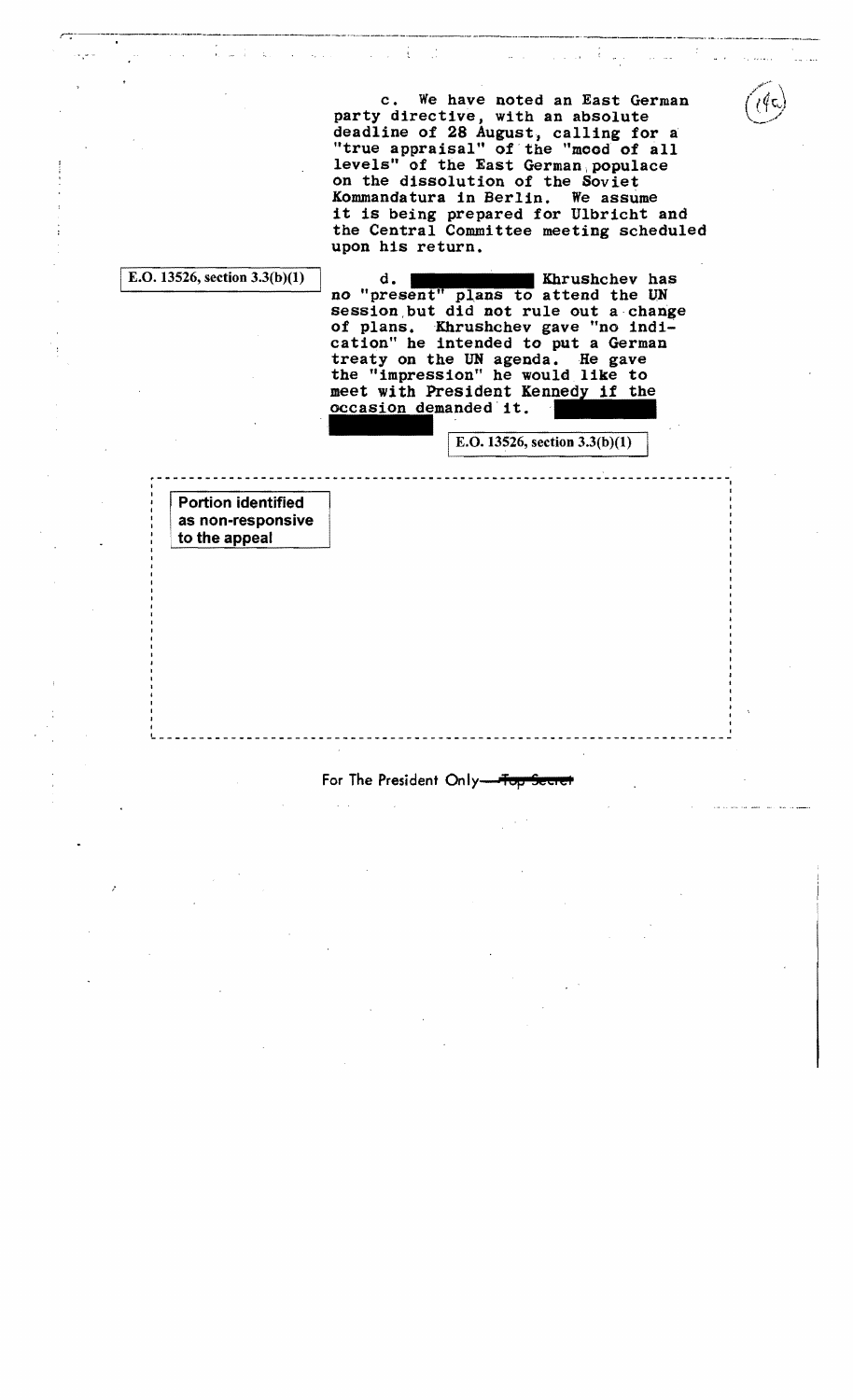|               | $\epsilon$<br>$\lambda \in \mathbb{R}$                          | $\mathcal{O}(\sqrt{2\pi})\sim 14$                               | $\sim$ $\sim$ |  |
|---------------|-----------------------------------------------------------------|-----------------------------------------------------------------|---------------|--|
|               |                                                                 |                                                                 |               |  |
|               |                                                                 | <b>Portion identified</b><br>as non-responsive<br>to the appeal |               |  |
|               |                                                                 |                                                                 |               |  |
|               |                                                                 |                                                                 |               |  |
|               |                                                                 |                                                                 |               |  |
|               |                                                                 |                                                                 |               |  |
|               | <b>Portion identified</b><br>as non-responsive<br>to the appeal |                                                                 |               |  |
|               |                                                                 |                                                                 |               |  |
|               |                                                                 |                                                                 |               |  |
|               |                                                                 |                                                                 |               |  |
|               |                                                                 |                                                                 |               |  |
|               |                                                                 |                                                                 |               |  |
|               |                                                                 |                                                                 |               |  |
|               |                                                                 |                                                                 |               |  |
|               |                                                                 |                                                                 |               |  |
|               |                                                                 |                                                                 |               |  |
|               |                                                                 |                                                                 |               |  |
|               |                                                                 |                                                                 |               |  |
|               |                                                                 |                                                                 |               |  |
|               |                                                                 |                                                                 |               |  |
|               |                                                                 |                                                                 |               |  |
|               |                                                                 |                                                                 |               |  |
|               |                                                                 | For The President Only-Top Secret                               |               |  |
|               |                                                                 |                                                                 |               |  |
|               |                                                                 |                                                                 |               |  |
|               |                                                                 |                                                                 |               |  |
| $\mathcal{F}$ |                                                                 |                                                                 |               |  |
|               |                                                                 |                                                                 |               |  |
|               |                                                                 |                                                                 |               |  |
|               |                                                                 |                                                                 |               |  |
|               |                                                                 |                                                                 |               |  |
|               |                                                                 |                                                                 |               |  |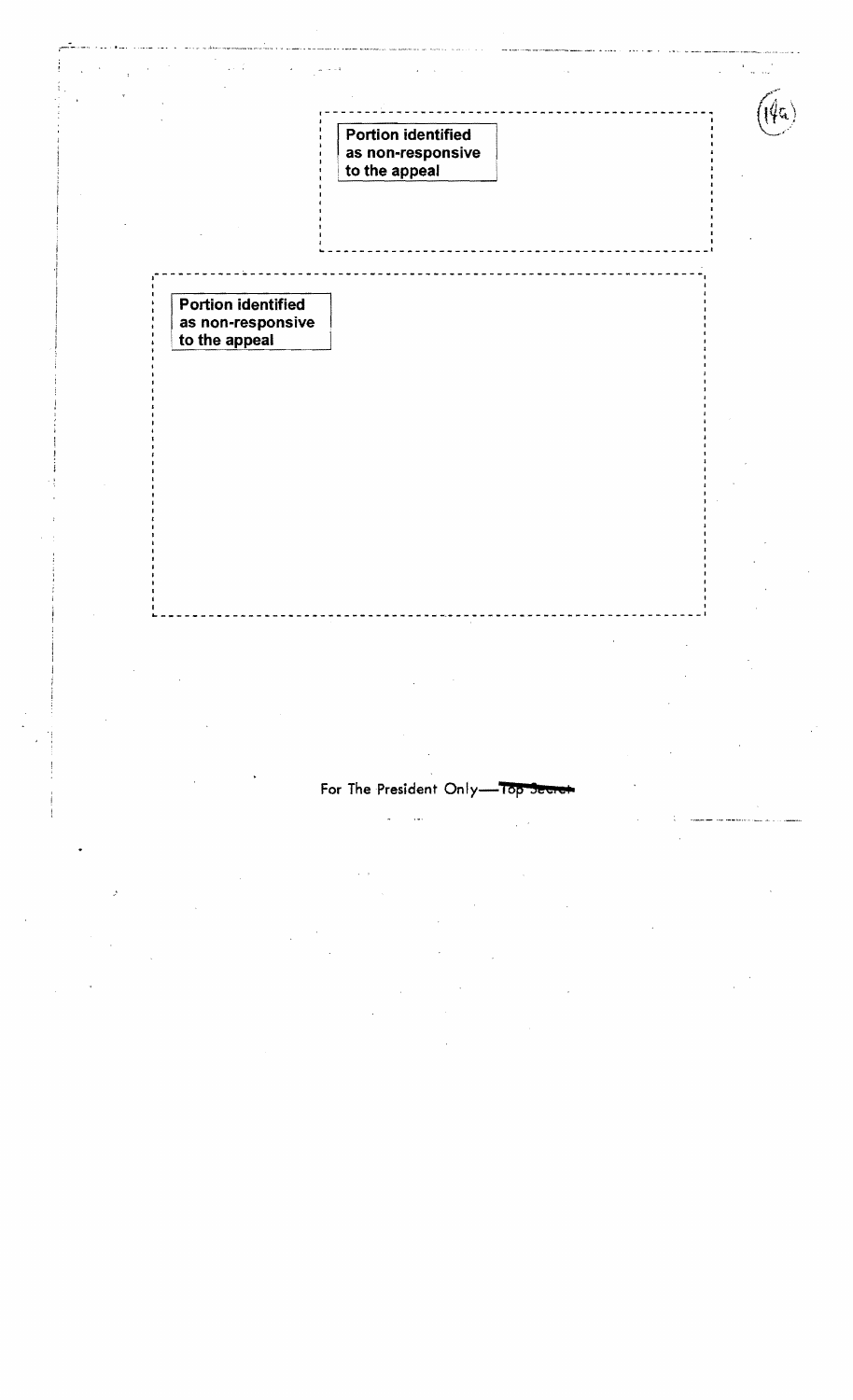### USIB WATCH COMMITTEE CONCLUSIONS -- 29 August 1962

No Sino-Soviet Bloc country intends to initiate direct military action in the immediate future.

Events in Berlin during the past week indicate that Moscow continues its efforts to create de facto the conditions which a peace treaty with East Germany would formalize. However, we see no present indication in Bloc military activity that the Soviets anticipate a serious military confrontation over Berlin in the immediate future.

We are not able on the basis of evidence available at this time to determine the precise 'nature or purpose *ot* the intensified"program of Bloc military assistance and construction in Cuba. At the least, recent deliveries indicate a significant Soviet effort to improve the defensive military capabilities of the Cuban regime.

For The President Only-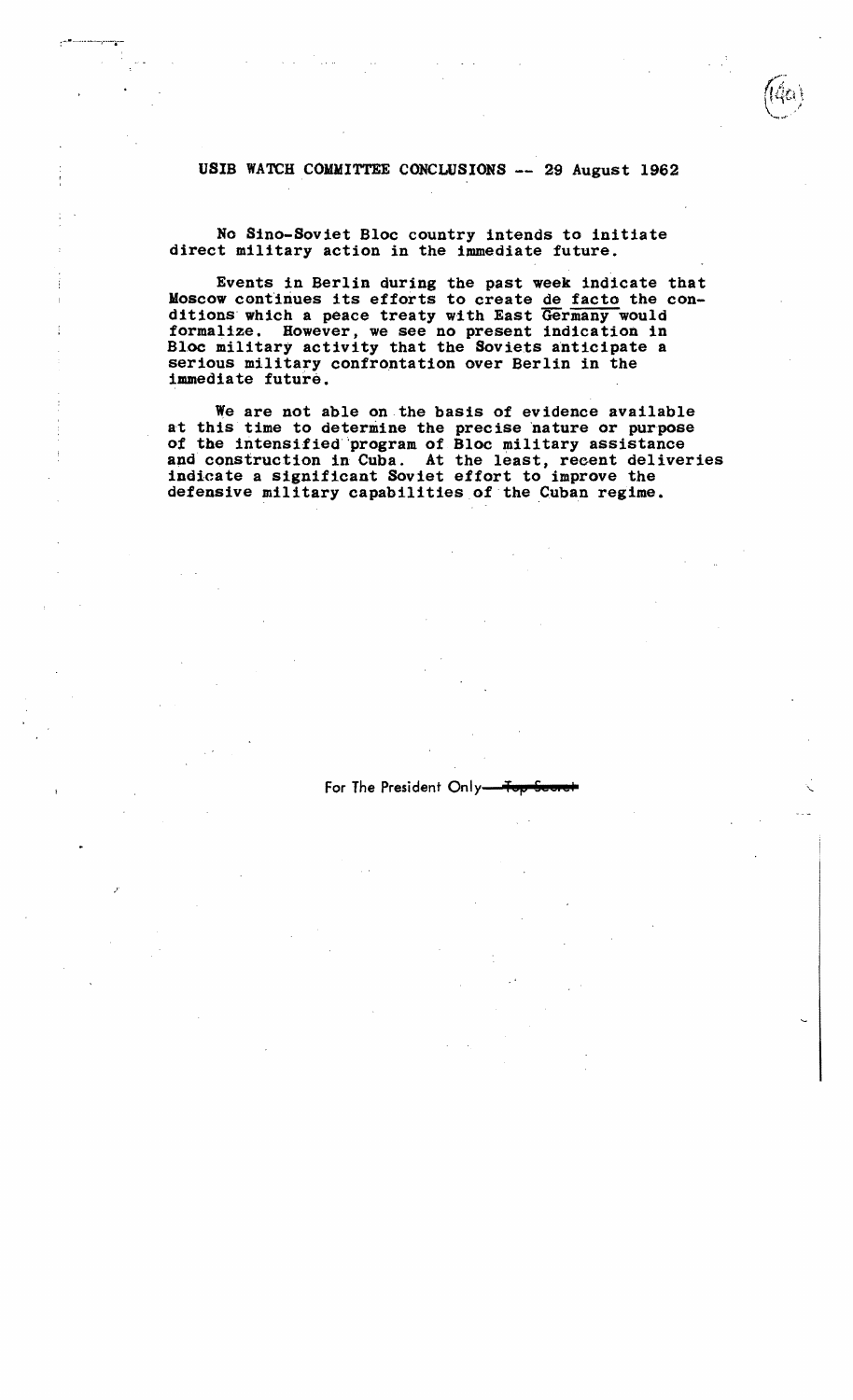

· .

For The President Only-